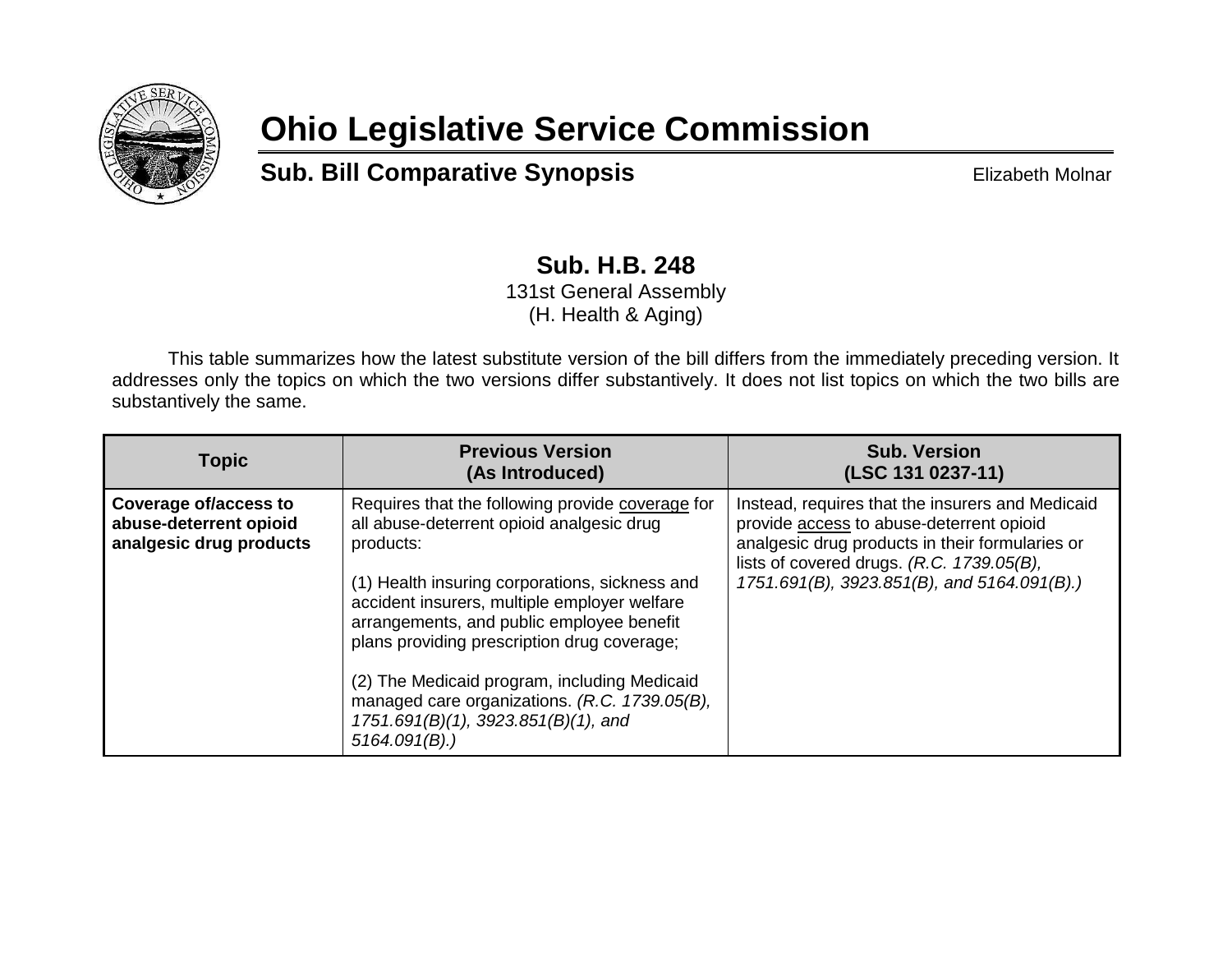| <b>Topic</b>                                                                             | <b>Previous Version</b><br>(As Introduced)                                                                                                                                                                                                                                                        | <b>Sub. Version</b><br>(LSC 131 0237-11)                                                                                                                                                                                                                                                                                                                                                                                            |
|------------------------------------------------------------------------------------------|---------------------------------------------------------------------------------------------------------------------------------------------------------------------------------------------------------------------------------------------------------------------------------------------------|-------------------------------------------------------------------------------------------------------------------------------------------------------------------------------------------------------------------------------------------------------------------------------------------------------------------------------------------------------------------------------------------------------------------------------------|
| Reimbursement                                                                            | Specifies that reimbursement for an abuse-<br>deterrent opioid analgesic drug product cannot<br>be excluded or denied solely due to the drug's<br>cost. (R.C. 1739.05(B), 1751.691(B)(2),<br>3923.851(B)(2), and 5164.091(B).)                                                                    | No provision.                                                                                                                                                                                                                                                                                                                                                                                                                       |
| <b>Cost-sharing requirements</b>                                                         | Specifies that any cost-sharing requirements<br>cannot exceed the lowest cost-sharing<br>requirements applied to opioid analgesic drugs<br>without abuse-deterrent properties.                                                                                                                    | No provision.                                                                                                                                                                                                                                                                                                                                                                                                                       |
|                                                                                          | Also provides that an insurance policy, contract,<br>agreement, or plan or the Medicaid program<br>cannot achieve compliance with the bill's cost-<br>sharing provision by increasing prescription<br>cost-sharing requirements. (R.C. 1739.05(B),<br>1751.691(D), 3923.851(D), and 5164.091(D).) | No provision.                                                                                                                                                                                                                                                                                                                                                                                                                       |
| <b>Prior authorization and</b><br>utilization review - all<br>forms of opioid analgesics | No provision.                                                                                                                                                                                                                                                                                     | Requires that an insurer or the Medicaid<br>program apply prior authorization requirements<br>or utilization review measures as conditions of<br>providing coverage of opioid analgesic drug<br>products, including abuse-deterrent forms<br>prescribed for the treatment of chronic pain,<br>except when the drug product is prescribed<br>under any of the following circumstances:<br>(1) To a hospice patient in a hospice care |
|                                                                                          |                                                                                                                                                                                                                                                                                                   | program;<br>(2) To any other patient diagnosed with a<br>terminal condition;<br>(3) To treat cancer or another condition<br>associated with cancer. (R.C. 1739.05(B),<br>1751.691(E), 3923.851(E), and 5164.091(E).)                                                                                                                                                                                                                |

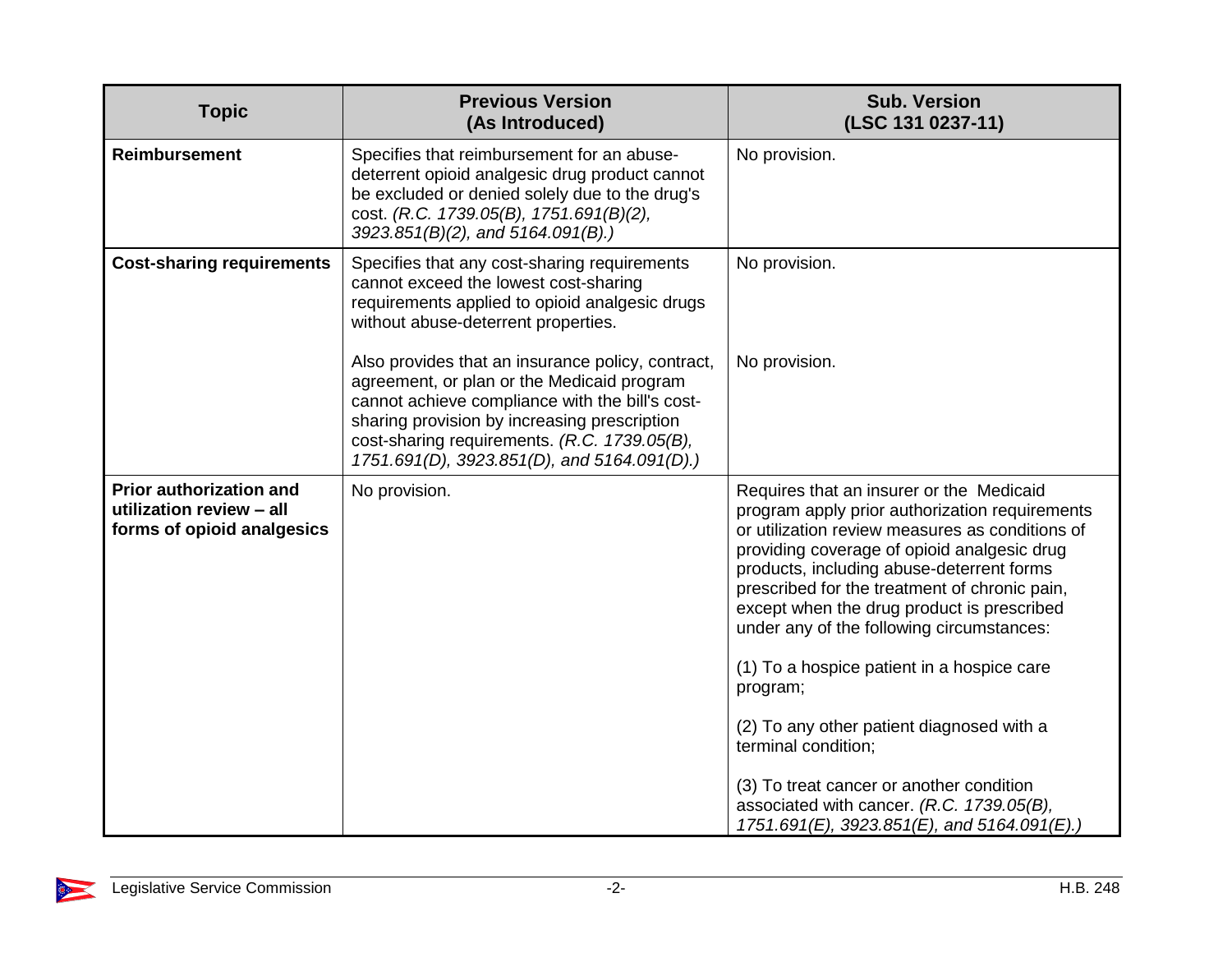| <b>Topic</b> | <b>Previous Version</b><br>(As Introduced)                                                                                                                                                                                                                                                                                                                                                                         | <b>Sub. Version</b><br>(LSC 131 0237-11)                                                                                                                                                                                                                                                                                                            |
|--------------|--------------------------------------------------------------------------------------------------------------------------------------------------------------------------------------------------------------------------------------------------------------------------------------------------------------------------------------------------------------------------------------------------------------------|-----------------------------------------------------------------------------------------------------------------------------------------------------------------------------------------------------------------------------------------------------------------------------------------------------------------------------------------------------|
|              | No provision.                                                                                                                                                                                                                                                                                                                                                                                                      | When implementing the required prior<br>authorization or utilization review for opioid<br>analgesic drug products, the insurer or Medicaid<br>program must consider all of the following:                                                                                                                                                           |
|              |                                                                                                                                                                                                                                                                                                                                                                                                                    | (1) If the course of treatment with the drug<br>continues for more than 90 days, the current law<br>requirements regarding physician management<br>of chronic pain;                                                                                                                                                                                 |
|              |                                                                                                                                                                                                                                                                                                                                                                                                                    | (2) If the morphine equivalent daily dose for the<br>drug exceeds 80 milligrams, the current opioid<br>prescribing guidelines established by the<br>Governor's Cabinet Opiate Action Team;                                                                                                                                                          |
|              |                                                                                                                                                                                                                                                                                                                                                                                                                    | (3) If the individual is being treated with a<br>benzodiazepine at the same time the opioid<br>analgesic is prescribed, the current opioid<br>prescribing guidelines established by the<br>Governor's Cabinet Opiate Action Team. (R.C.<br>1739.05(B), 1751.691(E), 3923.851(E), and<br>$5164.091(E)$ .)                                            |
|              | Provides that any prior authorization<br>requirements or utilization review measures that<br>an insurer or the Medicaid program applies to<br>opioid analgesic drugs, and any coverage<br>denials made pursuant to them, cannot require<br>treatment failure of nonabuse-deterrent forms in<br>order to access forms that are abuse-deterrent.<br>(R.C. 1739.05(B), 1751.691(C), 3923.851(C),<br>and 5164.091(C).) | Same, but also provides that such requirements<br>or measures, and any coverage denials made<br>pursuant to them, cannot be any more restrictive<br>for abuse-deterrent opioid analgesic drug<br>products than for opioid analgesic drug products<br>that are not abuse-deterrent. (R.C. 1739.05(B),<br>1751.691(C), 3923.851(C), and 5164.091(C).) |
|              | No provision.                                                                                                                                                                                                                                                                                                                                                                                                      | Specifies that the bill cannot be construed to<br>prevent an insurer or the Medicaid program from                                                                                                                                                                                                                                                   |